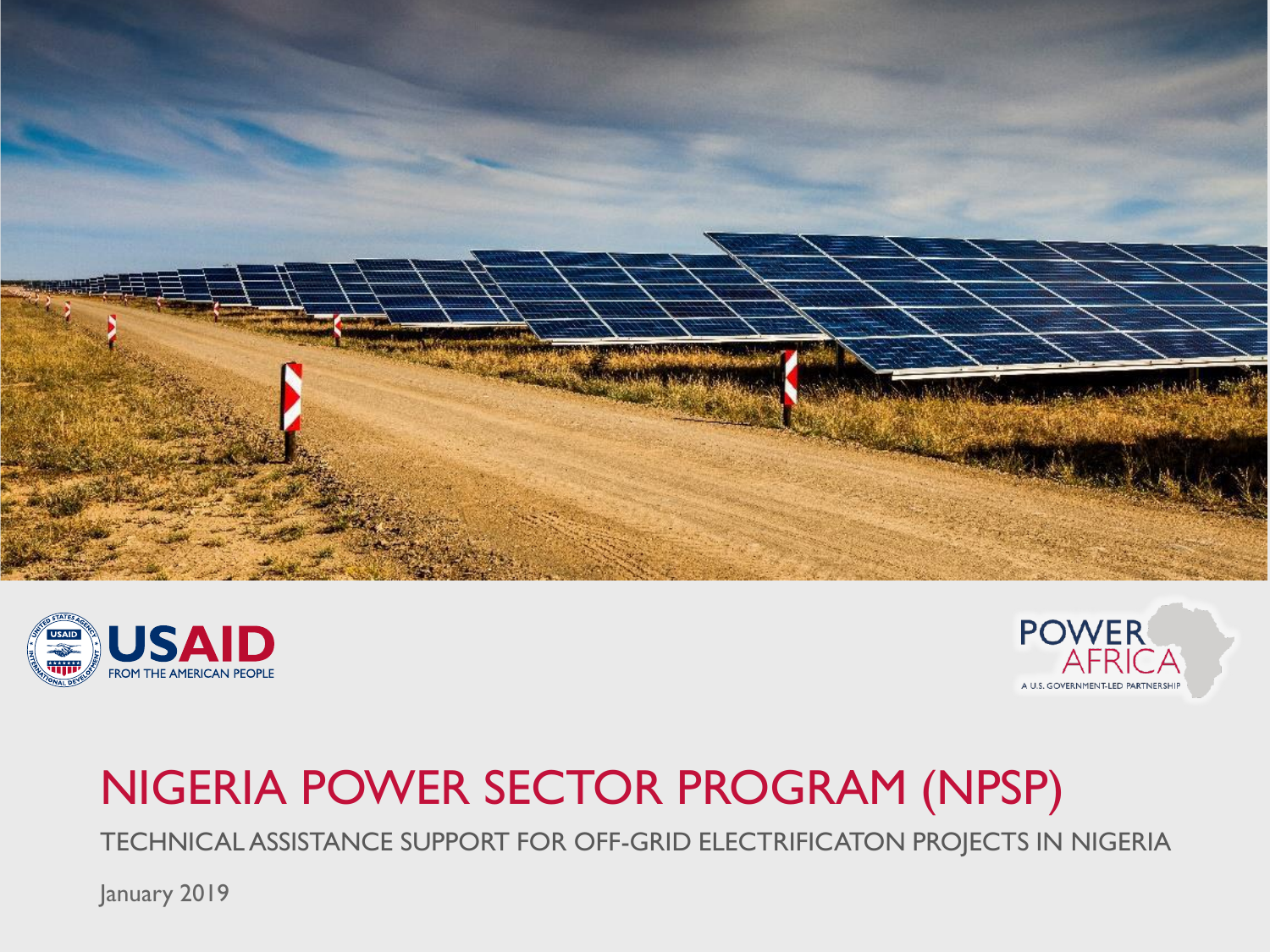### NPSP SUPPORT TO THE GIZ MINI-GRID ACCELERATION SCHEME

**Objective:** Promote the success of the GiZ Mini-Grid Acceleration Scheme by identifying potential capital sources and standardizing transaction processes and documentation requirements to **decrease transaction timelines and transaction costs**

**3 Primary activities will support the achievement of these objectives under NPSP's collaborative support to GiZ:** 

- **1. Identifying potential appropriate domestic and international capital sources** for the off-grid market in Nigeria through strategic investor engagement (market sounding)
- **2. Work with capital seekers** (e.g. project developers) to determine financing needs
- **3. Streamline the transaction process** through the development and deployment of standardized technical, legal, and financial due diligence processes and standardized transaction contractual templates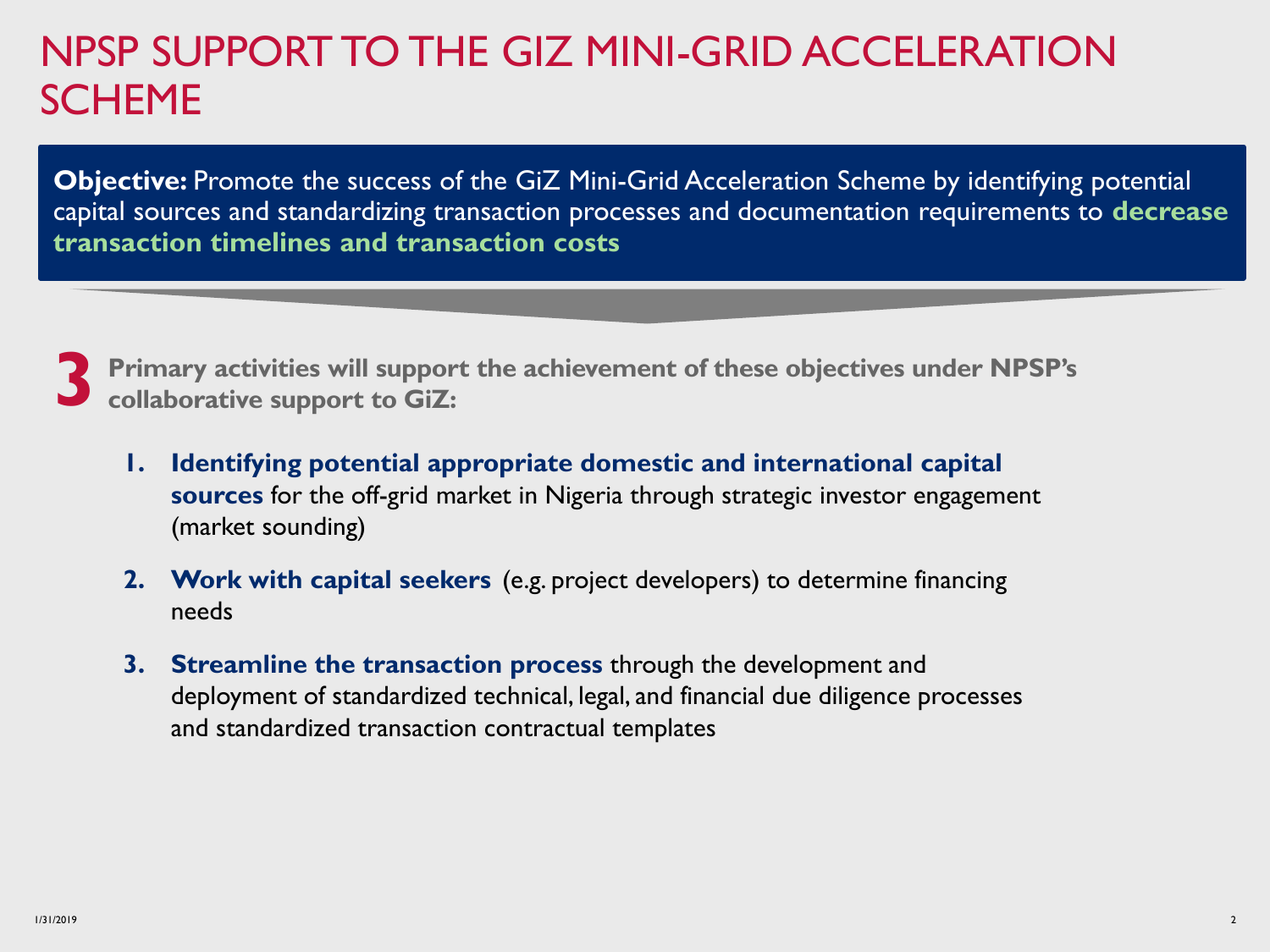### IDENTIFYING POTENTIAL APPROPRIATE CAPITAL SOURCES

*NPSP will engage investors across different parts of the capital stack (i.e. grant, DFI, debt, equity, etc.) with the objective of mobilizing upfront capital in order to reduce transaction cost and time for execution of the NEP program*

#### **This will include the following key elements:**

- **1. Prioritization of investors** based on likelihood to deploy capital as reflected through prior investment in the space and ongoing discussions
- 2. General **publication of investment opportunity** through existing forums and publications
- **3. Initial outreach** to existing and potential investors through circulation of **investment teasers**
- 4. Leveraging **key conferences** to have one-on-one conversations with target investors
- 5. More in-depth conversations using **detailed investment pitches** tailored to investor type, particularly targeted at Tier 1 investors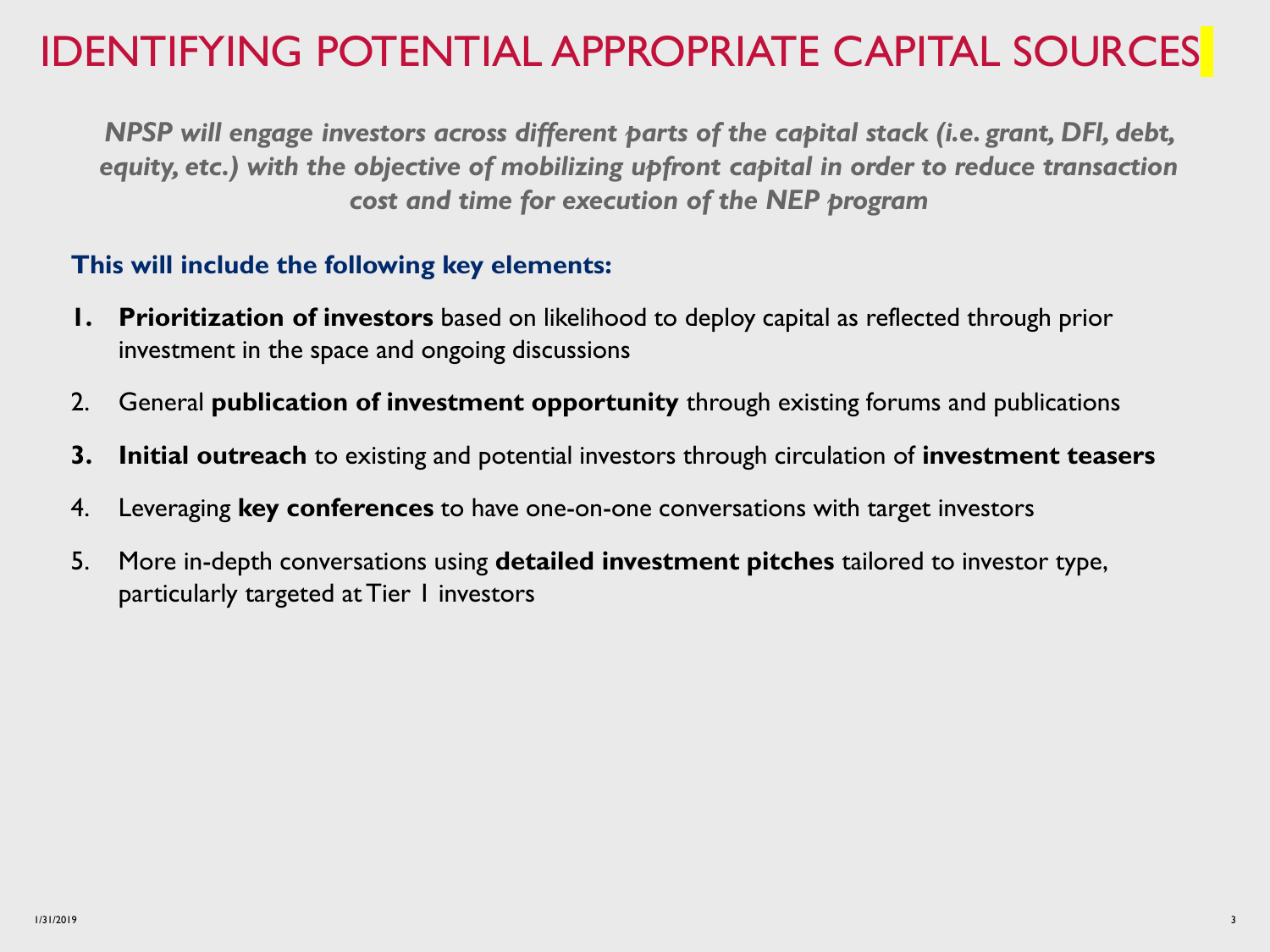### NPSP TECHNICAL ASSISTANCE AVAILABLE FOR PROJECT **DEVELOPERS**

#### **Fundraising Support & Due Diligence**

- Advise on development of investment memorandum
- Advise on pros and cons of various funding structures
- Assist project developer in preparing for or responding to investor's due diligence requests

#### **Market Intelligence**

• Share general market research and advise on commercial feasibility studies

#### **Financial Analysis & Deal Structuring**

- Review financial and tariff models
- Advise on approaches and methodologies that can be used for financial forecasts
- Advise on the pros and cons of the integration of various credit enhancements including loan guarantees, political risk insurance, and grants
- Advise on high level environmental, social, and governance issues

#### **Deal Negotiation**

- Provide access to materials on commercial negotiation support
- Provide support for equity and/or debt investments including review of existing investor materials

#### **Policy and Regulatory Support**

• Advise on navigating the policy and regulatory landscape in Nigeria

1/31/2019 4 *Note: Although NPSP can provide a variety of services to support developers, NPSP support to GIZ developers will focus on standardizing the project development process , reducing the transaction times and costs thereby attracting additional investors*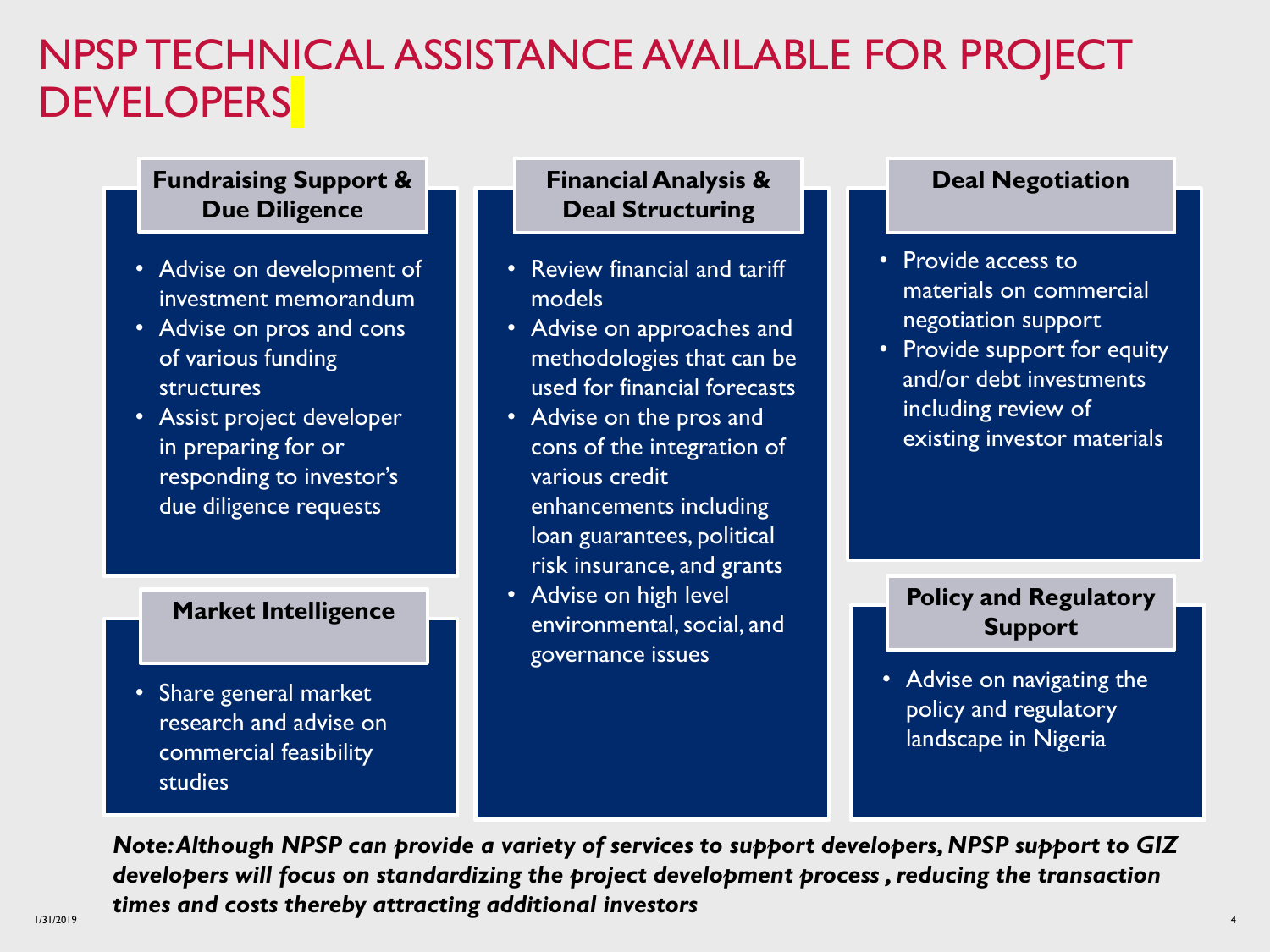### STREAMLINING THE PROJECT DEVELOPMENT PROCESS

*NPSP will support the development and deployment of strategies to reduce transaction times and transaction costs for off-grid market development* 

#### **This will include the following key elements:**

- 1. Comprehensive **project development roadmap** to codify key steps, including technical, legal, and financial due diligence processes
- 2. Common **project development platform – Odyssey –** to standardize process inputs and outputs for developer-investor engagement
- **3. Standardized transaction templates**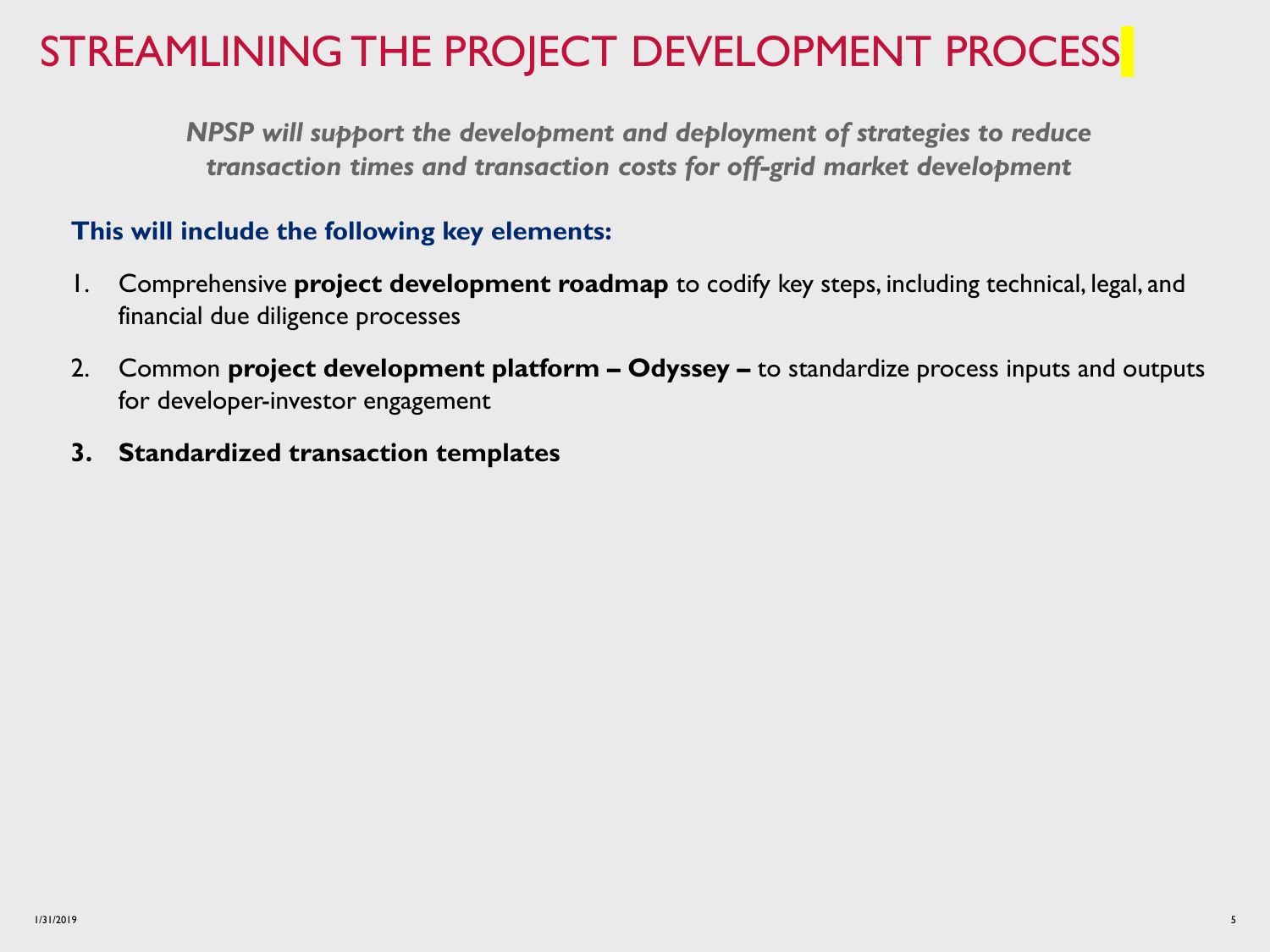# PURPOSE OF USING THE ODYSSEY PLATFORM

All developers will have to provide the same information and **outputs for investor diligence will be consistent**

Provides a **common interface for pre-qualified investors and developers**  for introductions, interaction, and sharing information

*Reduces time and resources (\$) required to facilitate the typical project development and financing process*

## **Inputs** (Project Details) Project Kiroka Grid Morogoro, Tanzania Kiroka Grid **Project Financials**  $2 - 5$ **Balance of**<br>System and<br>Other Costs

#### **Outputs** (Financial Model)

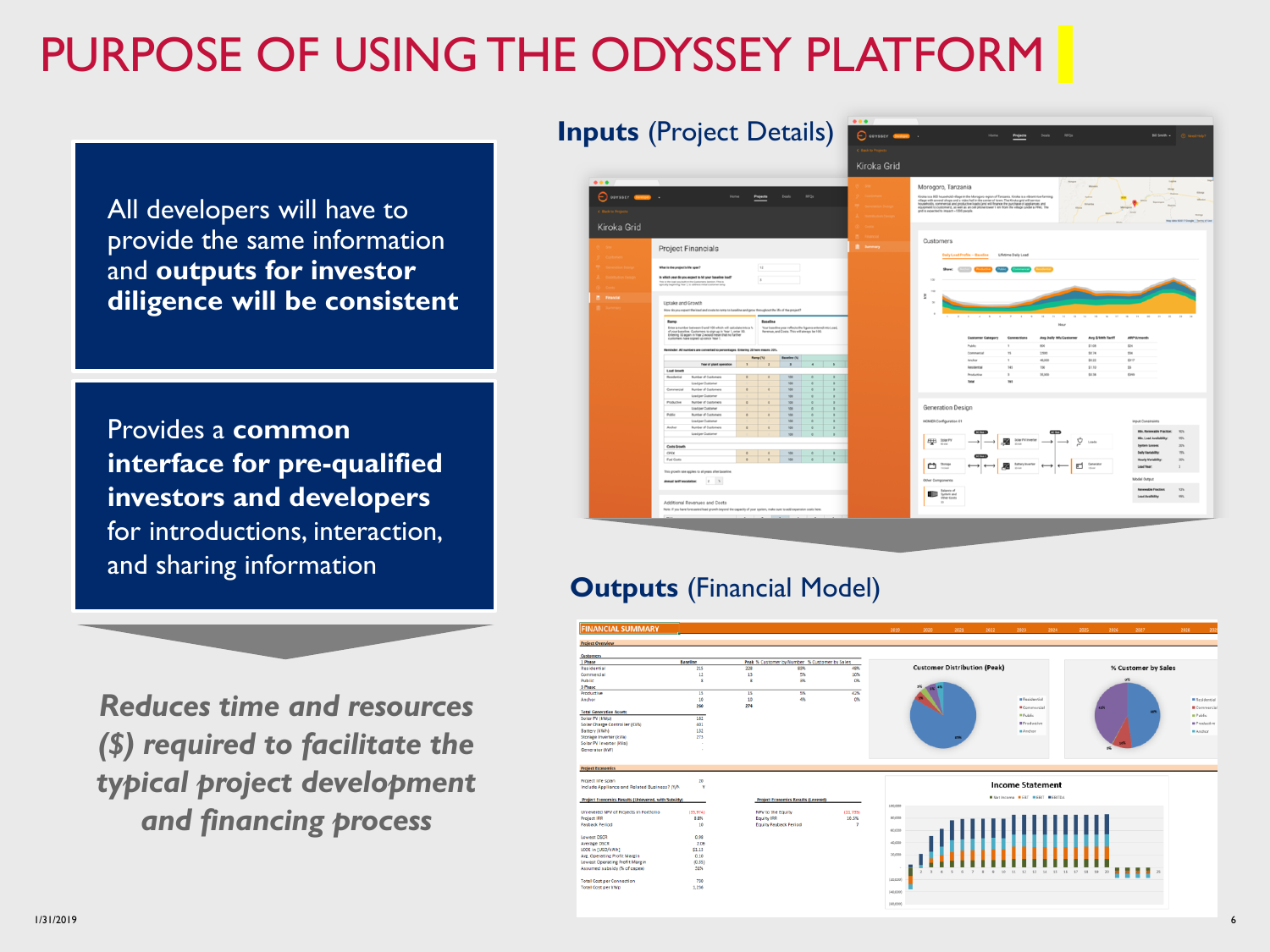# RISK ASSESSMENT FRAMEWORK

*Comprehensive risk description and suggested mitigation approaches increases developer awareness, improving project technical and commercial viability*